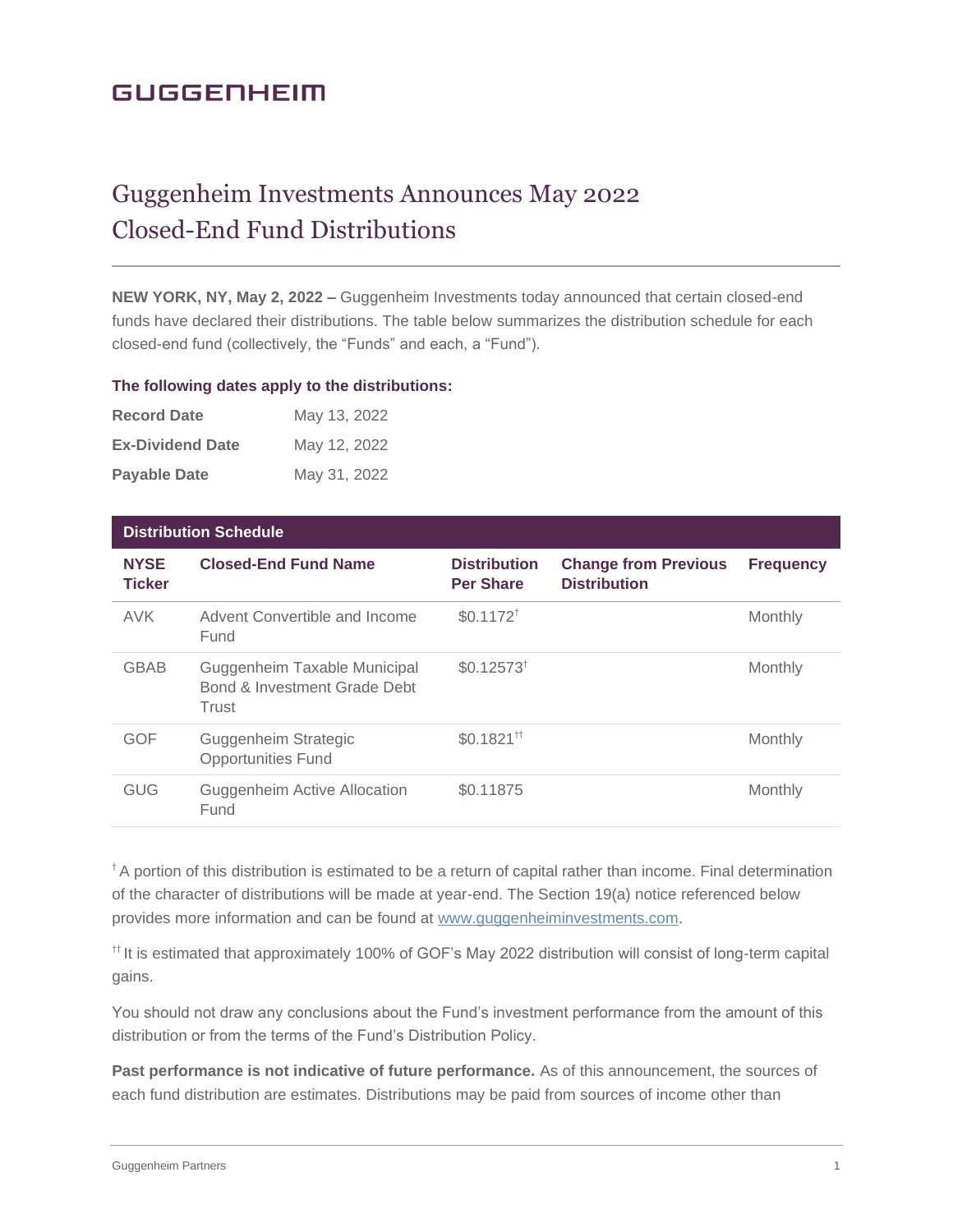### **GUGGENHEIM**

ordinary income, such as short-term capital gains, long-term capital gains or return of capital. Unless otherwise noted, the distributions above are not anticipated to include a return of capital. If a distribution consists of something other than ordinary income, a Section 19(a) notice detailing the anticipated source(s) of the distribution will be made available. The Section 19(a) notice will be posted to a Fund's website and to the Depository Trust & Clearing Corporation so that brokers can distribute such notices to Shareholders of the Fund. Section 19(a) notices are provided for informational purposes only and not for tax reporting purposes. The final determination of the source and tax characteristics of all distributions will be made after the end of the year. This information is not legal or tax advice. Consult a professional regarding your specific legal or tax matters.

### **About Guggenheim Investments**

Guggenheim Investments is the global asset management and investment advisory division of Guggenheim Partners, LLC ("Guggenheim"), with over \$252 billion\* in assets under management across fixed income, equity, and alternative strategies. We focus on the return and risk needs of insurance companies, corporate and public pension funds, sovereign wealth funds, endowments and foundations, consultants, wealth managers, and high-net-worth investors. Our 265+ investment professionals perform rigorous research to understand market trends and identify undervalued opportunities in areas that are often complex and underfollowed. This approach to investment management has enabled us to deliver innovative strategies providing diversification opportunities and attractive long-term results.

Guggenheim Investments includes Guggenheim Funds Investment Advisors, LLC ("GFIA"), Guggenheim Partners Investment Management, LLC ("GPIM"), Guggenheim Funds Distributors, LLC ("GFD") and Guggenheim Partners Advisors, LLC ("GPA"). GFIA serves as Investment Adviser for GBAB, GOF and GUG. GPIM and GPA serve as Investment Sub-Advisers for GBAB, GOF and GUG. GFD serves as servicing agent for AVK. The Investment Adviser for AVK is Advent Capital Management, LLC and is not affiliated with Guggenheim.

\* Assets under management are as of 3.31.2022 and include leverage of \$20.7bn. Guggenheim Investments represents the following affiliated investment management businesses of Guggenheim Partners, LLC: Guggenheim Partners Investment Management, LLC, Security Investors, LLC, Guggenheim Funds Distributors, LLC, Guggenheim Funds Investment Advisors, LLC, Guggenheim Corporate Funding, LLC, Guggenheim Partners Europe Limited, Guggenheim Partners Fund Management (Europe) Limited, Guggenheim Partners Japan Limited, GS GAMMA Advisors, LLC, and Guggenheim Partners India Management.

This information does not represent an offer to sell securities of the Funds and it is not soliciting an offer to buy securities of the Funds. There can be no assurance that the Funds will achieve their investment objectives. Investments in the Funds involve operating expenses and fees. The net asset value of the Funds will fluctuate with the value of the underlying securities. It is important to note that closed-end funds trade on their market value, not net asset value, and closed-end funds often trade at a discount to their net asset value. Past performance is not indicative of future performance. An investment in closed-